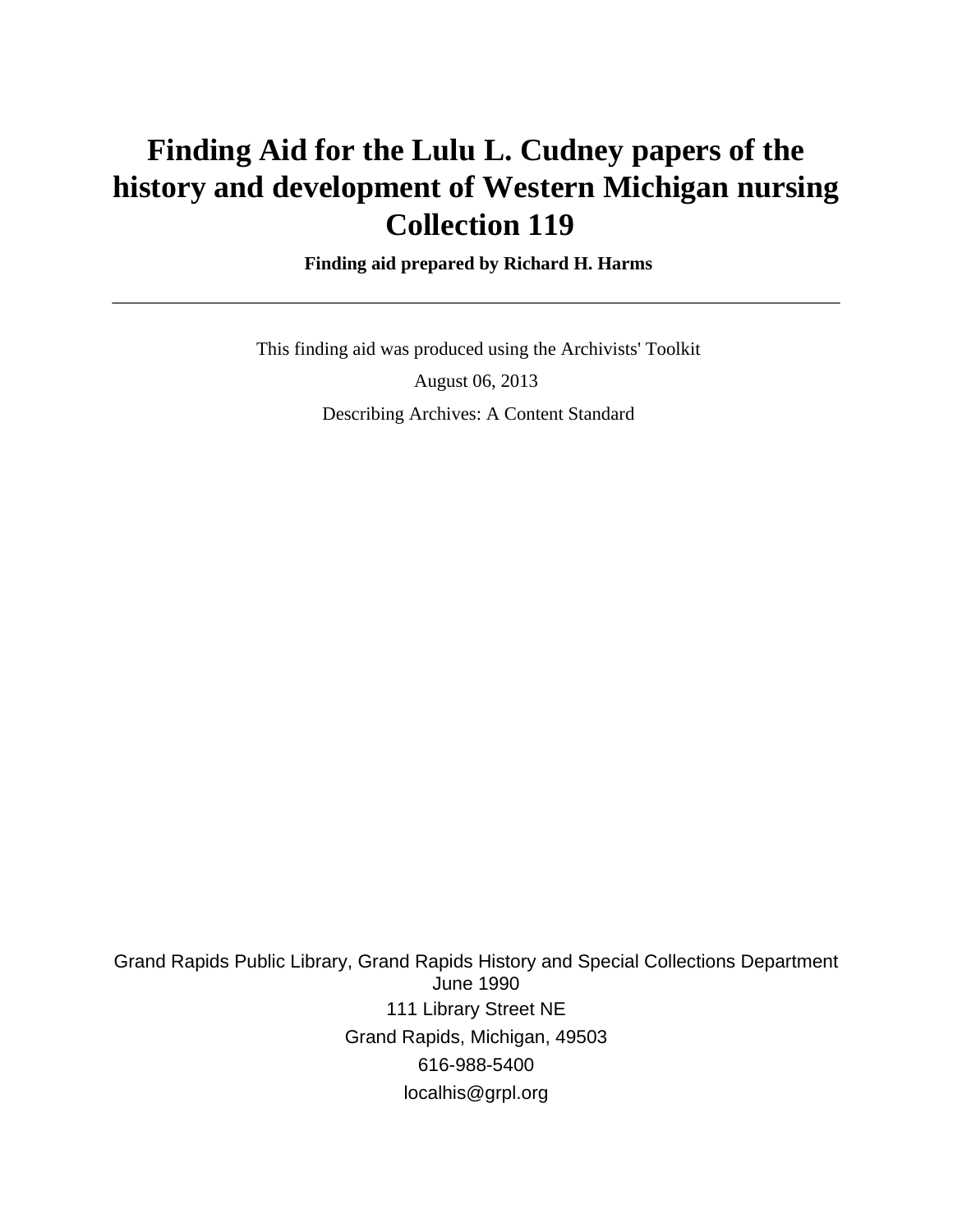## **Table of Contents**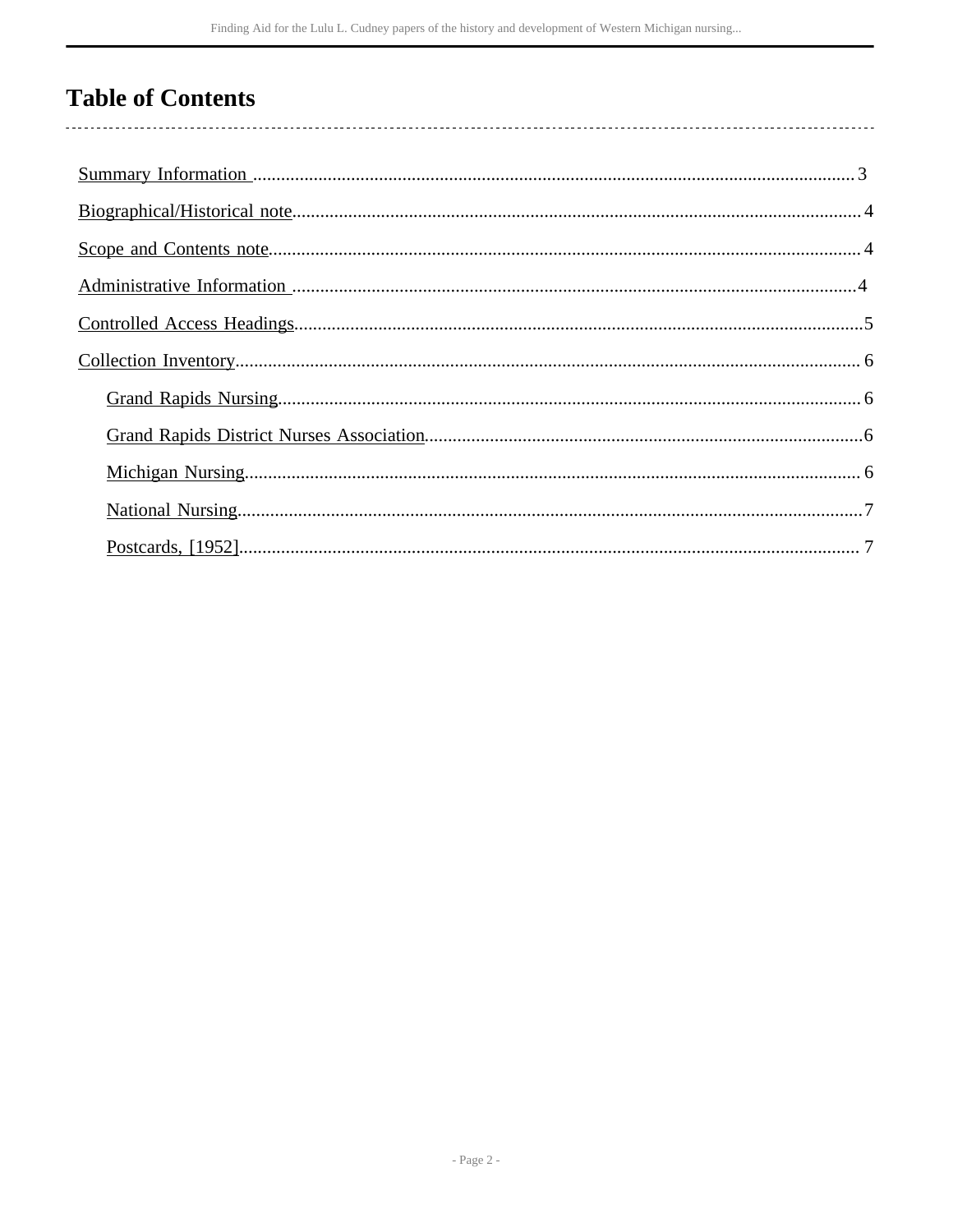## <span id="page-2-0"></span>**Summary Information**

| <b>Repository</b> | Grand Rapids Public Library, Grand Rapids History and Special<br><b>Collections Department</b>                                                                                                                                                                                                                                                                                                                                                                                                                                                                                                                                                                                                                                                                                                                                                                                                                          |
|-------------------|-------------------------------------------------------------------------------------------------------------------------------------------------------------------------------------------------------------------------------------------------------------------------------------------------------------------------------------------------------------------------------------------------------------------------------------------------------------------------------------------------------------------------------------------------------------------------------------------------------------------------------------------------------------------------------------------------------------------------------------------------------------------------------------------------------------------------------------------------------------------------------------------------------------------------|
| <b>Creator</b>    | Cudney, Lulu L, 1874-1967                                                                                                                                                                                                                                                                                                                                                                                                                                                                                                                                                                                                                                                                                                                                                                                                                                                                                               |
| <b>Title</b>      | Lulu L. Cudney Papers of the History and Development of Western<br><b>Michigan Nursing</b>                                                                                                                                                                                                                                                                                                                                                                                                                                                                                                                                                                                                                                                                                                                                                                                                                              |
| Date [inclusive]  | 1930-1967                                                                                                                                                                                                                                                                                                                                                                                                                                                                                                                                                                                                                                                                                                                                                                                                                                                                                                               |
| <b>Extent</b>     | 2.46 Linear feet Three boxes                                                                                                                                                                                                                                                                                                                                                                                                                                                                                                                                                                                                                                                                                                                                                                                                                                                                                            |
| Language          | English                                                                                                                                                                                                                                                                                                                                                                                                                                                                                                                                                                                                                                                                                                                                                                                                                                                                                                                 |
| <b>Abstract</b>   | Lulu L. Cudney (1874-1967) was a registered nurse in Grand Rapids,<br>Michigan. She documented the history and development of Western<br>Michigan nursing during the first half of the twentieth century, found<br>here. The collection contains data on health care, health care practices,<br>health care wages and the development of professionalism in nursing. The<br>collection also contains information on the Grand Rapids District Nurses<br>Association (formerly the Grand Rapids Nursing Bureau), the Michigan<br>State Nurses Association and the American Nurses Association. Included<br>is a registry of Butterworth nursing graduates who saw service during<br>the Spanish-American War and World War I, compiled by Cudney. In<br>addition to the primary subject matter of this collection, Cudney has also<br>included a small collection of ca. 1952 postcards of Atlantic City, New<br>Jersey. |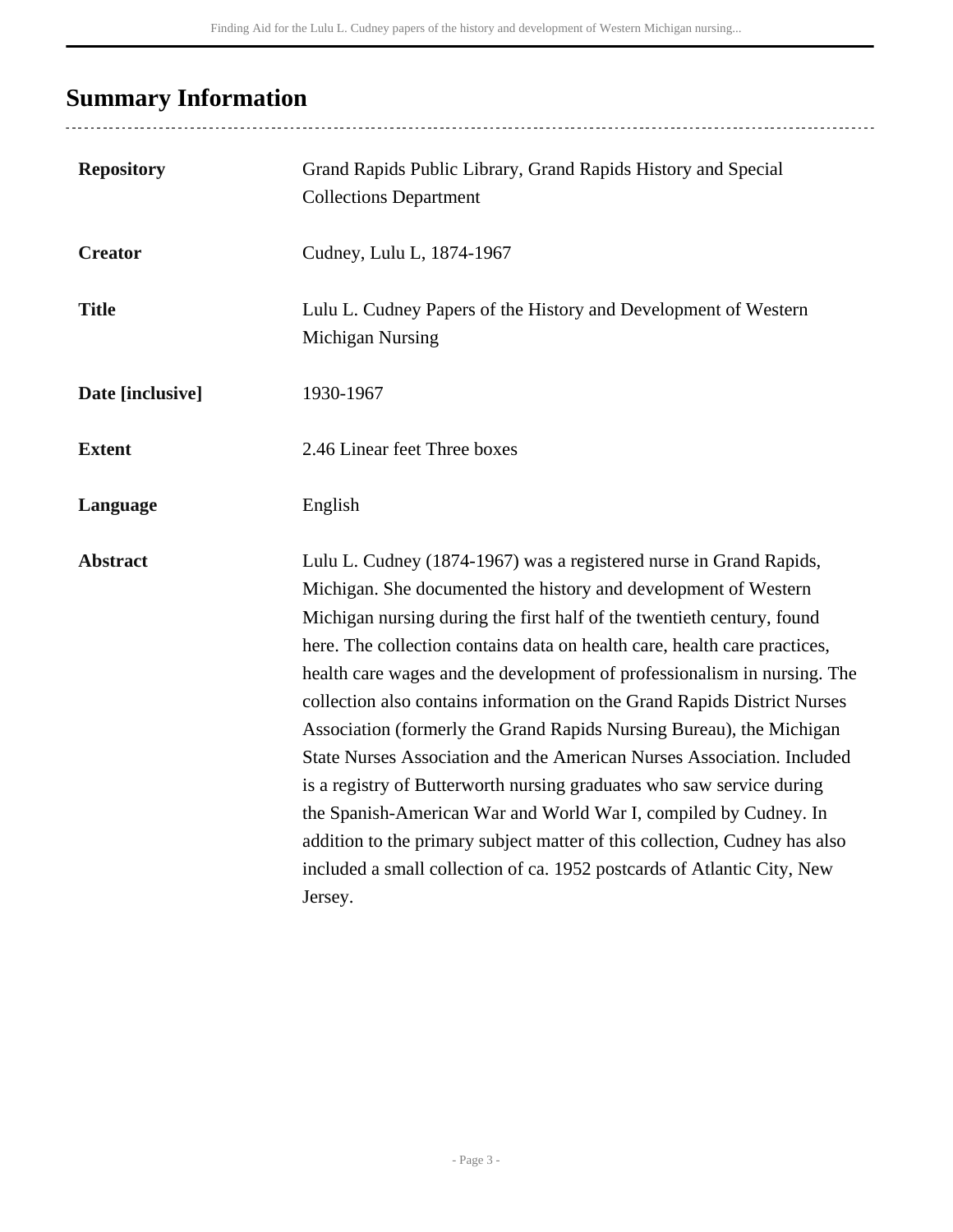### <span id="page-3-0"></span>**Biographical/Historical note**

A native of Hamilton County, Nebraska, Lulu L. Cudney (1874-1967) came to Grand Rapids, Michigan in 1895. In 1896 she began nursing training at Butterworth Hospital, graduating in 1898 as a registered nurse. Cudney worked as a nurse in all three local hospitals as well as in private service. She was active in the nursing profession as a charter member of the Michigan Nurses Association and worked to document the history of nursing in Grand Rapids and the Nursing Bureau of Grand Rapids. For ten months during World War I, Cudney served as an Army nurse at Camp Sherman, Ohio.

### <span id="page-3-1"></span>**Scope and Contents note**

Collection materials detail the history and development of nursing in the West Michigan region during the first half of the twentieth century. As such it contains data on health care, health care practices, health care wages and the development of professionalism in nursing. The collection also contains scrapbook histories of the Grand Rapids District Nurses Association (formerly the Grand Rapids Nursing Bureau), compiled by Cudney. These scrapbooks contain data on history and development of health care in the region during the first half of the twentieth century. Cudney compiled a registry of Butterworth nursing graduates who saw service during the Spanish-American War and World War I. Various publications and brochures of the Michigan State Nurses Association and the American Nurses Association are also included. The collection also contains several ca. 1952 postcards of Atlantic City, New Jersey.

Note: Grand Rapids Sampler, pg. 139, has two images related to this collection:

1. Lulu Cudney WWI nurse

2. Image of a group of nurses from World War I, Medical Unit Q, which is cited as being from this collection. No images are found in this collection, and no published image has been found in the written contents to match this image. Location of image currently unknown. 2/14/2008

### <span id="page-3-2"></span>**Administrative Information**

#### **Publication Information**

Grand Rapids Public Library, Grand Rapids History and Special Collections Department June 1990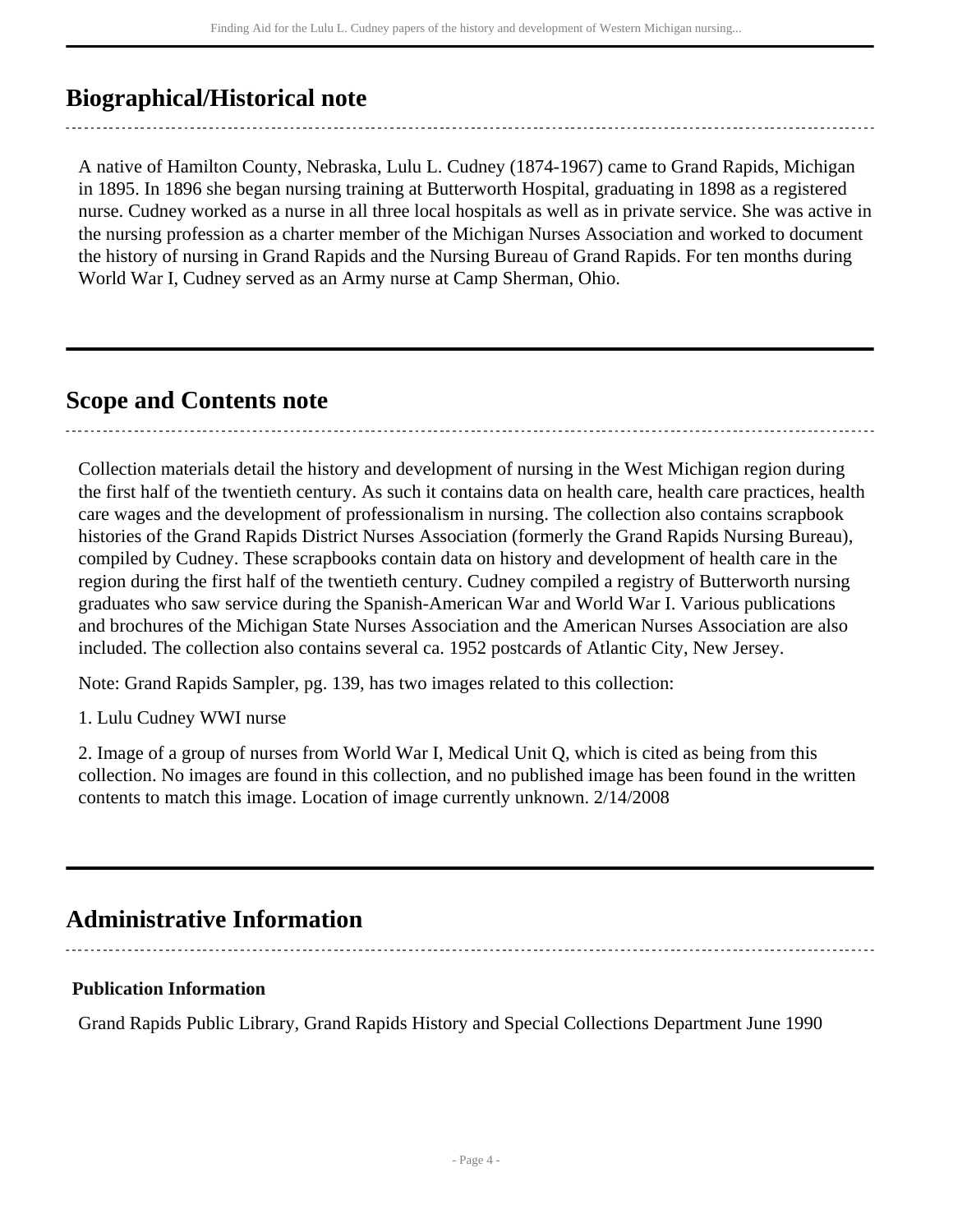#### **Immediate Source of Acquisition note**

Lulu Cudney, 1962, 1966; accession numbers 1986.014, 1988.022.

### <span id="page-4-0"></span>**Controlled Access Headings**

#### **Corporate Name(s)**

---------------------

- Butterworth Hospital (Grand Rapids, Mich.). School of Nursing.
- Grand Rapids District Nurses Association.

#### **Genre(s)**

• personal papers

#### **Geographic Name(s)**

• Grand Rapids (Mich.) -- History

#### **Subject(s)**

- Nurses -- Michigan -- Grand Rapids -- History
- Nursing -- Michigan -- Grand Rapids -- History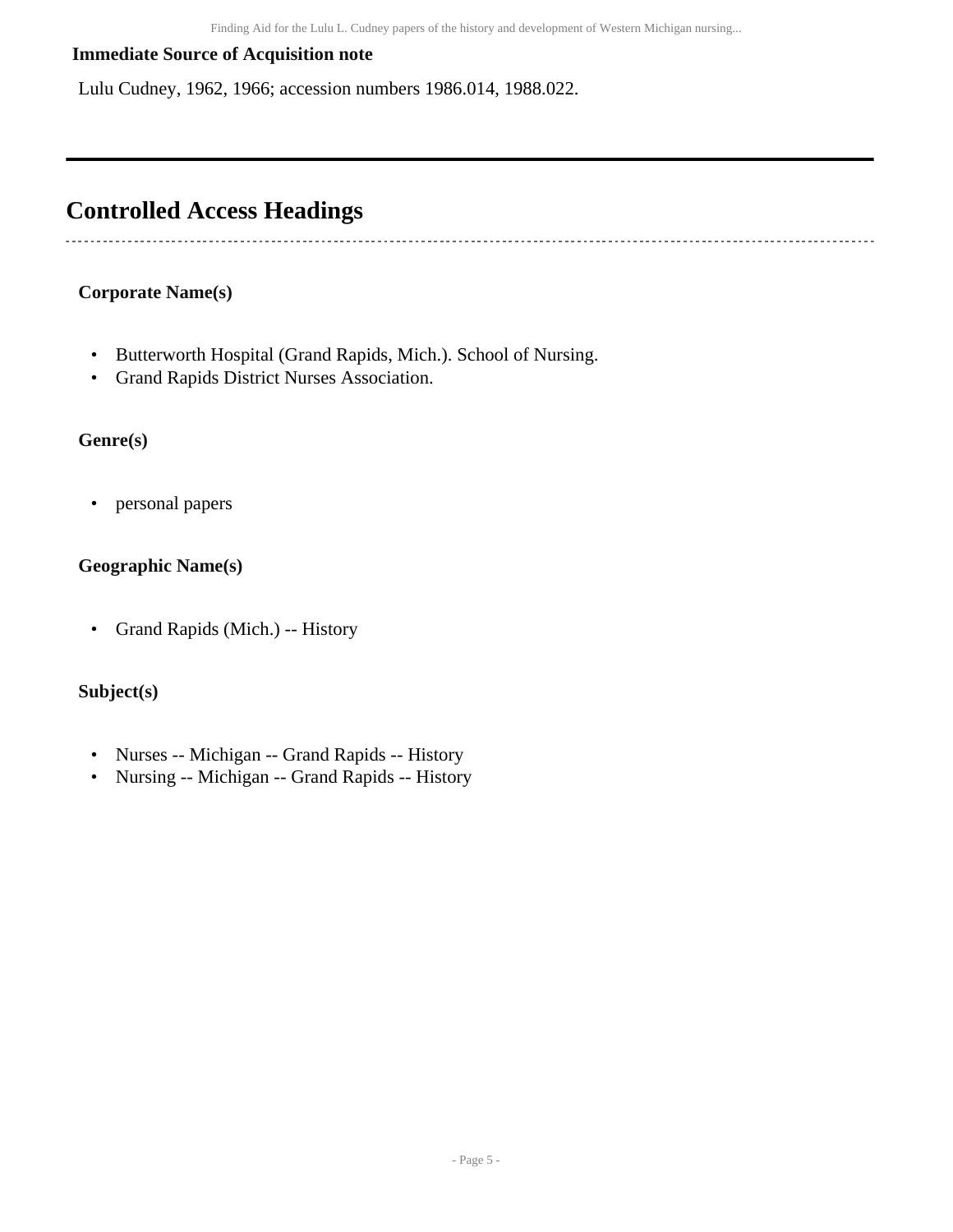## <span id="page-5-0"></span>**Collection Inventory**

<span id="page-5-3"></span><span id="page-5-2"></span><span id="page-5-1"></span>

| <b>Grand Rapids Nursing</b>                                        |              |                |  |  |
|--------------------------------------------------------------------|--------------|----------------|--|--|
|                                                                    | <b>Box</b>   | <b>Folder</b>  |  |  |
| Butterworth Nurses Serving in the Red Cross, 1898, 1918-1919, 1930 | $\mathbf{1}$ | $\mathbf{1}$   |  |  |
| <b>Grand Rapids District Nurses Association</b>                    |              |                |  |  |
|                                                                    | <b>Box</b>   | <b>Folder</b>  |  |  |
| Grand Rapids District Nurses Association Registry Manual, 1950     | $\mathbf{1}$ | $\overline{2}$ |  |  |
|                                                                    |              | <b>Box</b>     |  |  |
| History of Grand Rapids District Nurse's Association, vol. 1, 1950 |              | $\overline{2}$ |  |  |
| History of Grand Rapids District Nurse's Association, vol 2, 1950  |              | 3              |  |  |
| Grand Rapids District Nurse's Association Scrapbook, 1966          |              | 3              |  |  |
| <b>Michigan Nursing</b>                                            |              |                |  |  |
|                                                                    | <b>Box</b>   | <b>Folder</b>  |  |  |
| Michigan State Nurses Association, 1952-1963                       | $\mathbf{1}$ | 3              |  |  |
| Michigan Nurse, 1945-1962 [serial]                                 | $\mathbf{1}$ | 3              |  |  |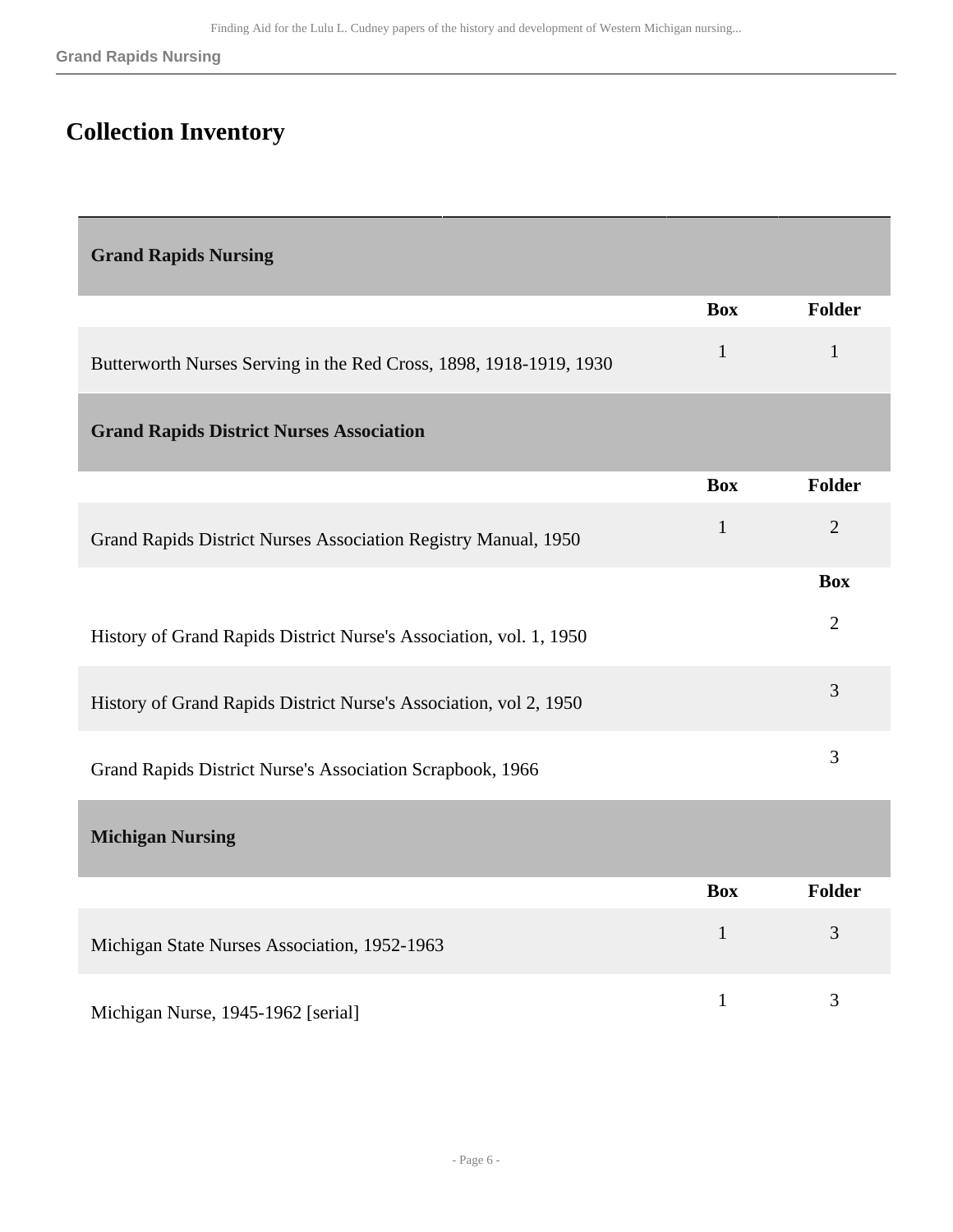#### **National Nursing**

<span id="page-6-1"></span><span id="page-6-0"></span>

| <b>National Nursing</b>                      |              |                |
|----------------------------------------------|--------------|----------------|
|                                              | <b>Box</b>   | Folder         |
| American Nurses Association, 1946            | $\mathbf{1}$ | $\overline{4}$ |
| <b>Postcards, [1952]</b>                     |              |                |
|                                              | <b>Box</b>   | <b>Folder</b>  |
| Marvin Garden, Atlantic City                 | $\mathbf{1}$ | 6              |
| Our Lady of Lourdes/Our Lady Star of the Sea | $\mathbf{1}$ | 6              |
| Public Library, Atlantic City                | $\mathbf{1}$ | 6              |
| Boardwalk, Atlantic City                     | $\mathbf{1}$ | 6              |
| Beach, Atlantic City                         | $\mathbf{1}$ | 6              |
| <b>Atlantic City Convention Hall</b>         | $\mathbf{1}$ | 6              |
| Hotel Brighton, Atlantic City                | $\mathbf{1}$ | 6              |
| Abescon Lighthouses, Atlantic City           | $\mathbf{1}$ | $6\,$          |
| <b>Atlantic City</b>                         | $\mathbf{1}$ | 6              |
| Chalfonte-Haddon Hall, Atlantic City         | $\mathbf{1}$ | 6              |